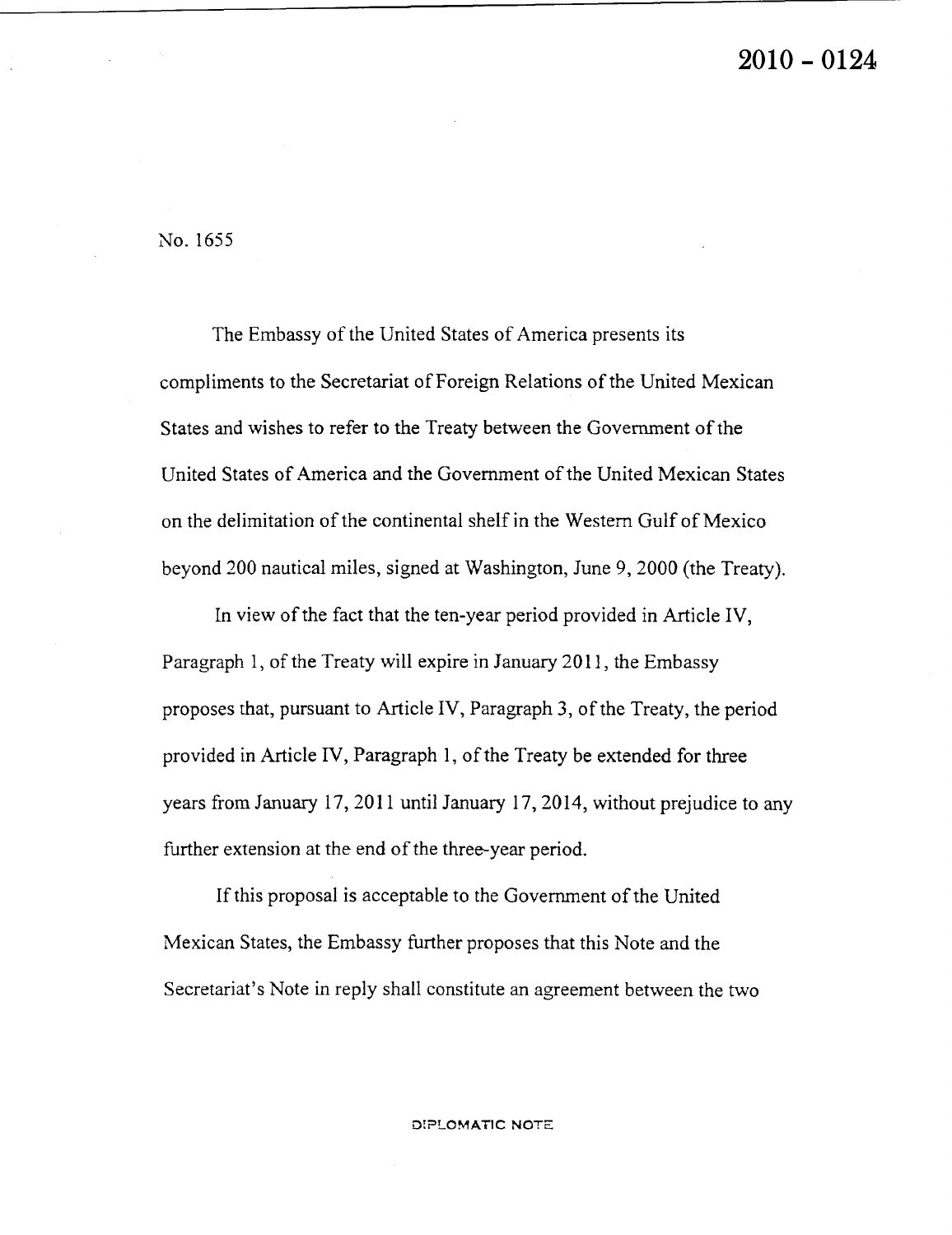governments, which shall enter into force on the date of the Secretariat's Note in reply.

The Embassy of the United States of America avails itself of this opportunity to renew to the Secretariat of Foreign Relations of the United Mexican States the assurances of its highest consideration.